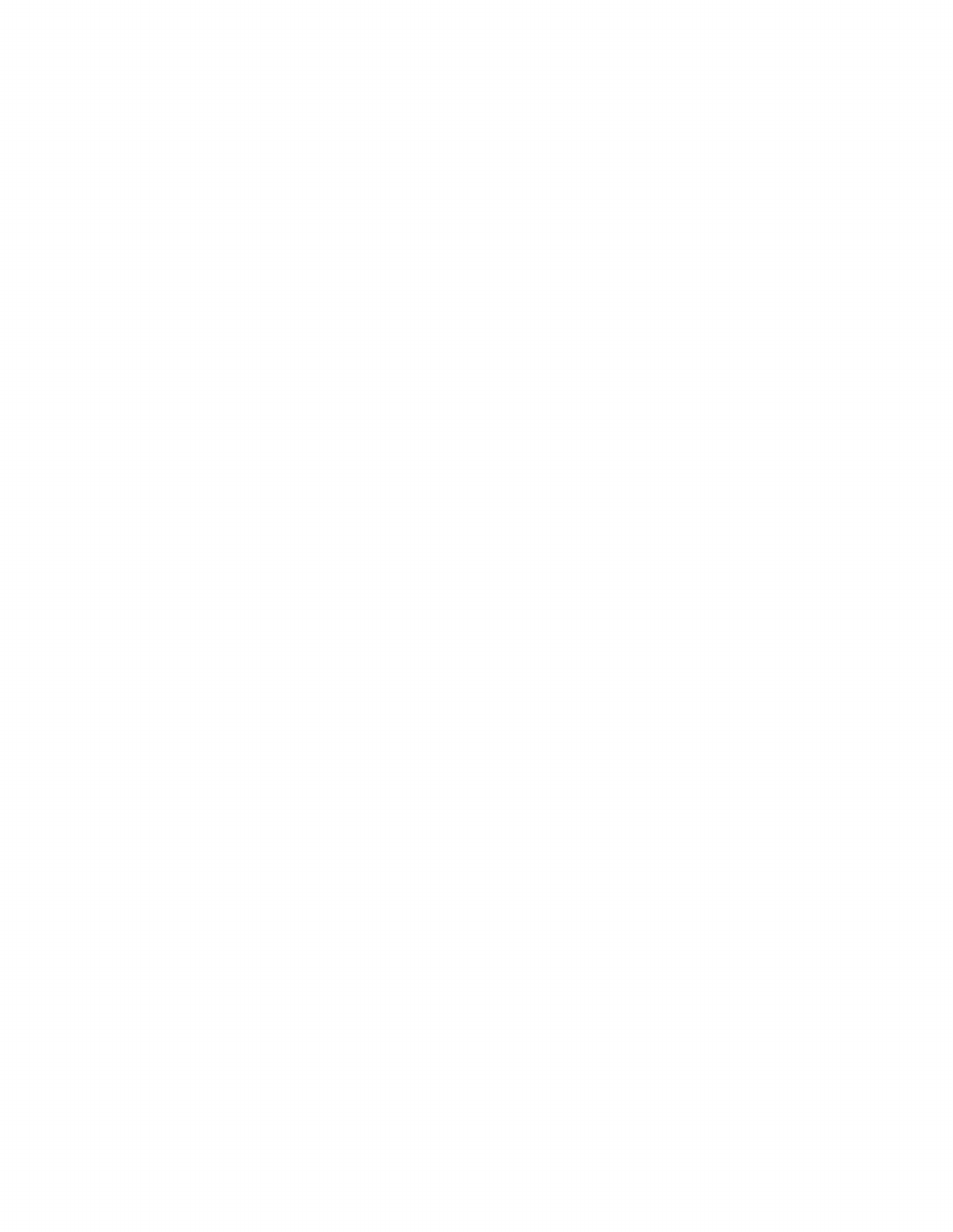## A. Land Use

The land use plan for the part of the City of Peekskill within the coastal zone is based upon the policies of the LWRP. The LWRP is comprised of the City's 1967 Land Use Plan, the supplement adopted by the Planning Commission in 1981, and the supplement pertaining to the Waterfront District, which was adopted in 1990. (See Appendix - A-7)

## 1. Southern Planning Area

Within the Southern Planning Area, proposed uses for the Charles Point area include light industrial and commercial uses. Mixed-use development of light industrial and commercial uses with water related recreational uses are proposed for water-abutting parcels in this area. For the Lower South Street area, heavier general manufacturing uses are proposed within the guidelines established in the Waterfront District Plan for the Lower South Street Area. (See Appendix - A-7) A conceptual plan for Lower South Street was prepared as part of the Conceptual Plan for the Lower South Street Area, and is shown on Figure 7. As shown on the conceptual plan, the alignment of Lower South Street would be modified slightly.

The area around Welcher Avenue is at the southern end ofthe Southern Planning Area and this Waterfront Area will continue as a small hamlet that includes a diner, a gas station, a small pocket oflow-density residential homes and a small neighborhood shopping center.

There are significant areas ofvacant and underutilized land on parcels fronting on South Street between Louisa Street and Welcher Avenue. This portion of South Street is the secondary access to the Charles Point Industrial area. The property along South Street is affected by development on Charles Point because much of the traffic to and from the industrial park utilizes South Street. To the first time visitor, part of the initial impression of Peekskill and Charles Point is and will be formed by the appearance of and development along South Street. For this reason, the City enacted an M-2A Zoning District for this area which includes extensive design guidelines.

The land along Louisa Street west of Lower South Street is a direct extension of Charles Point. The City of Peekskill controls the two parcels north of Louisa Street. These parcels, classified as Planned Commercial Development, will be included in the marketing, promotion and planning for subsequent phases of the Charles Point Industrial Park.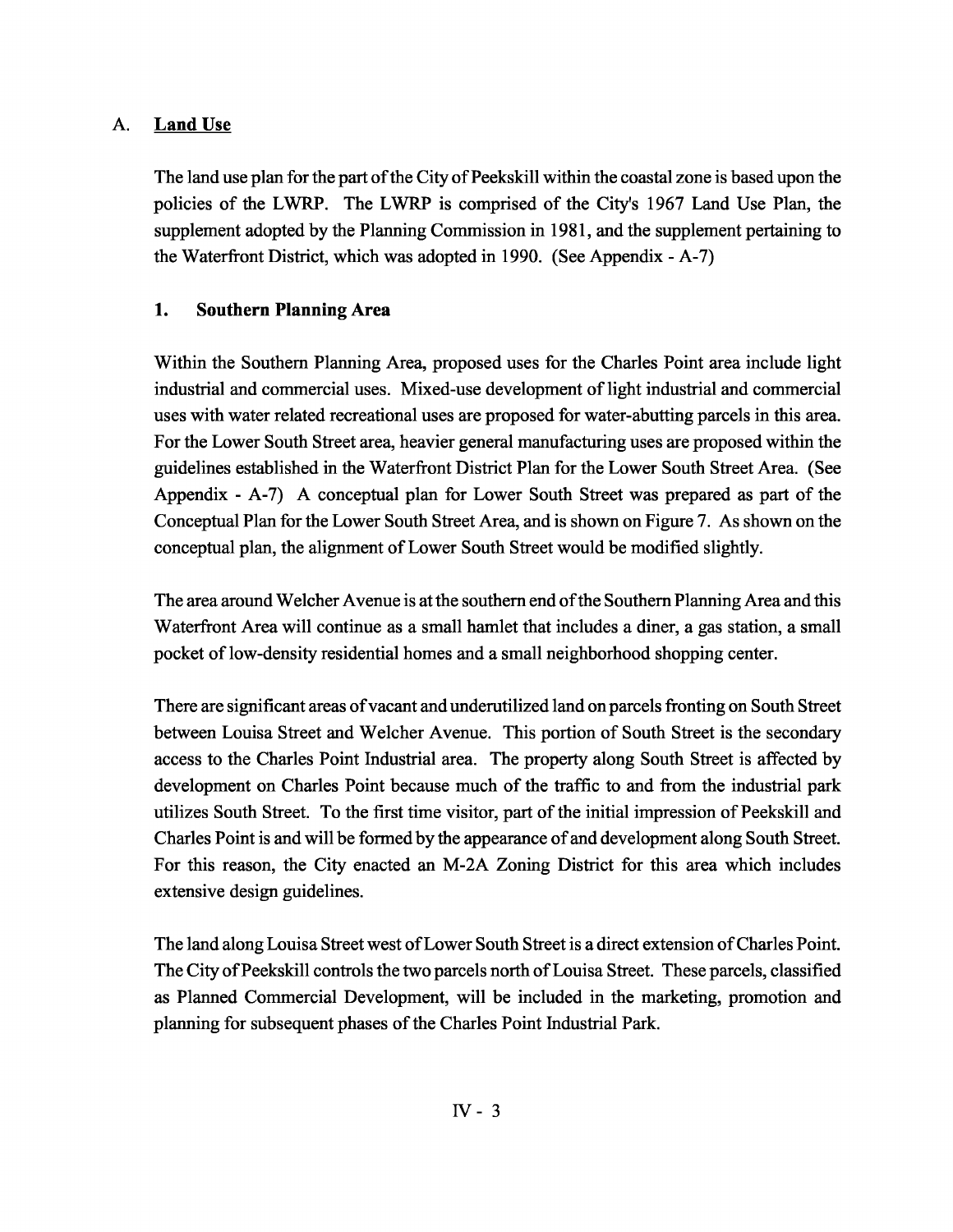## **2. Central Planning Area**

This area currently consists of a major institutional use (St. Joseph's); a mix of commercial uses along Central Avenue; Riverfront Green on the waterside of the railroad tracks; and industrial uses in the northern portion of the area in the vicinity of Water Street.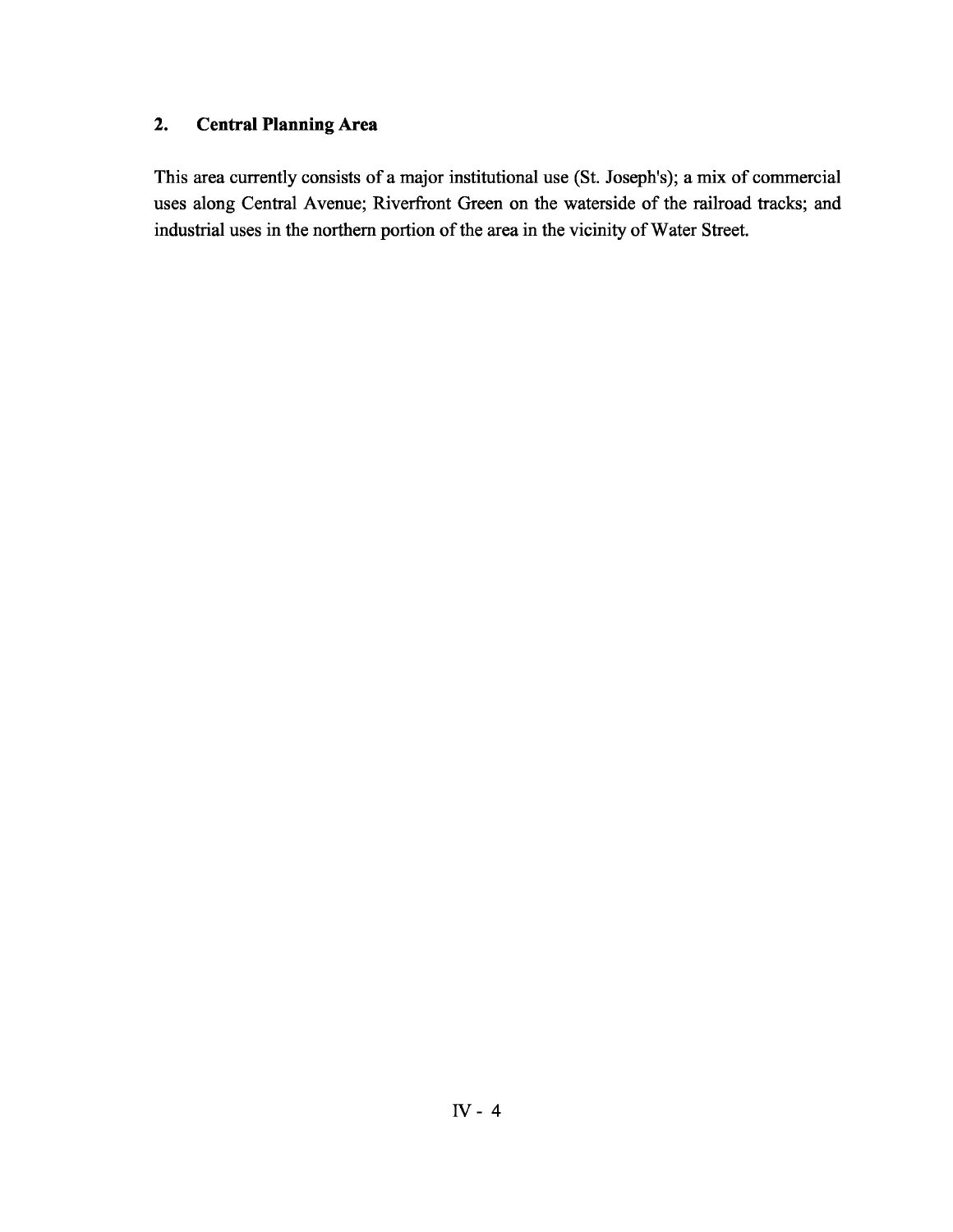

Map 5 Proposed Land Use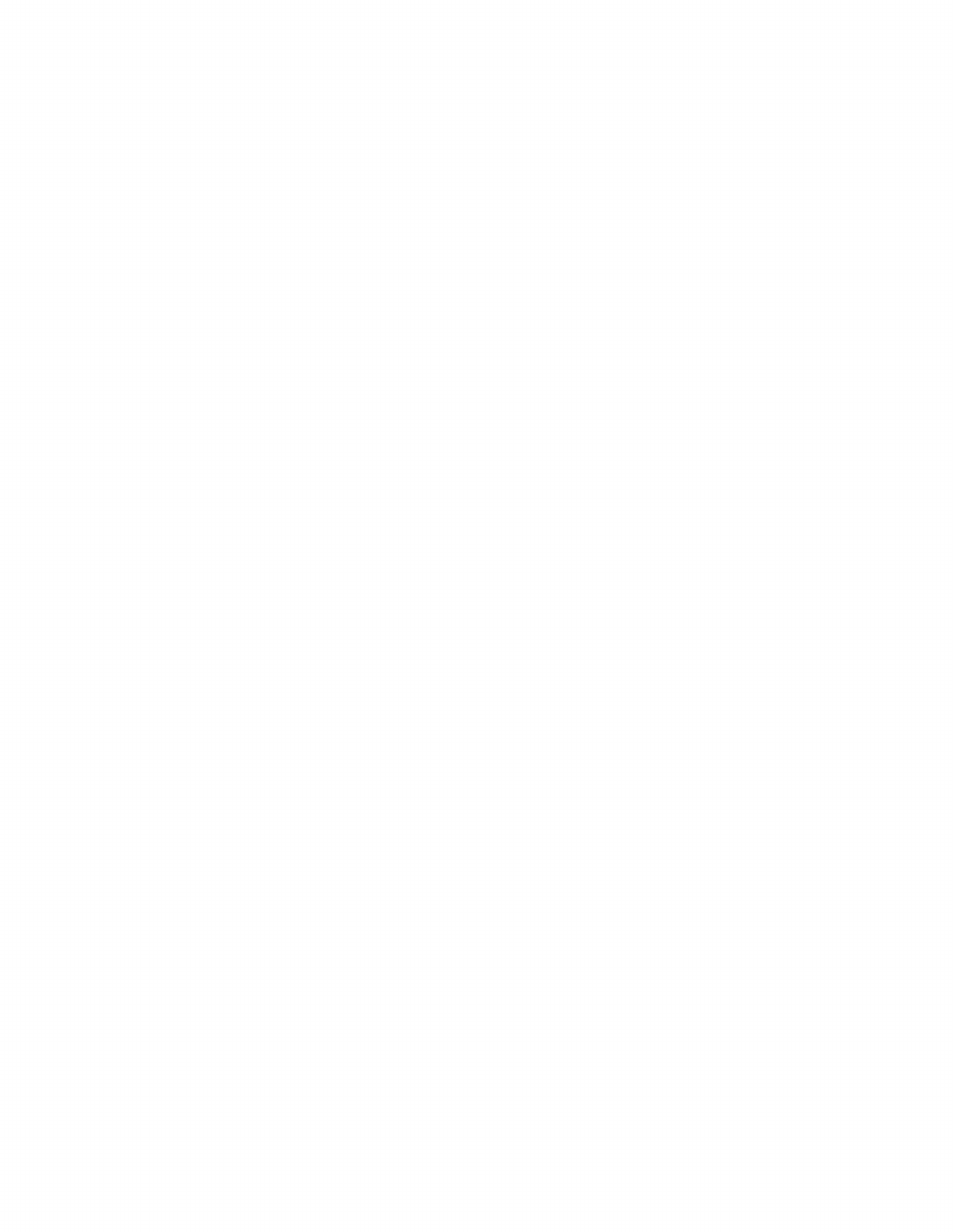

Figure 1 South Street Study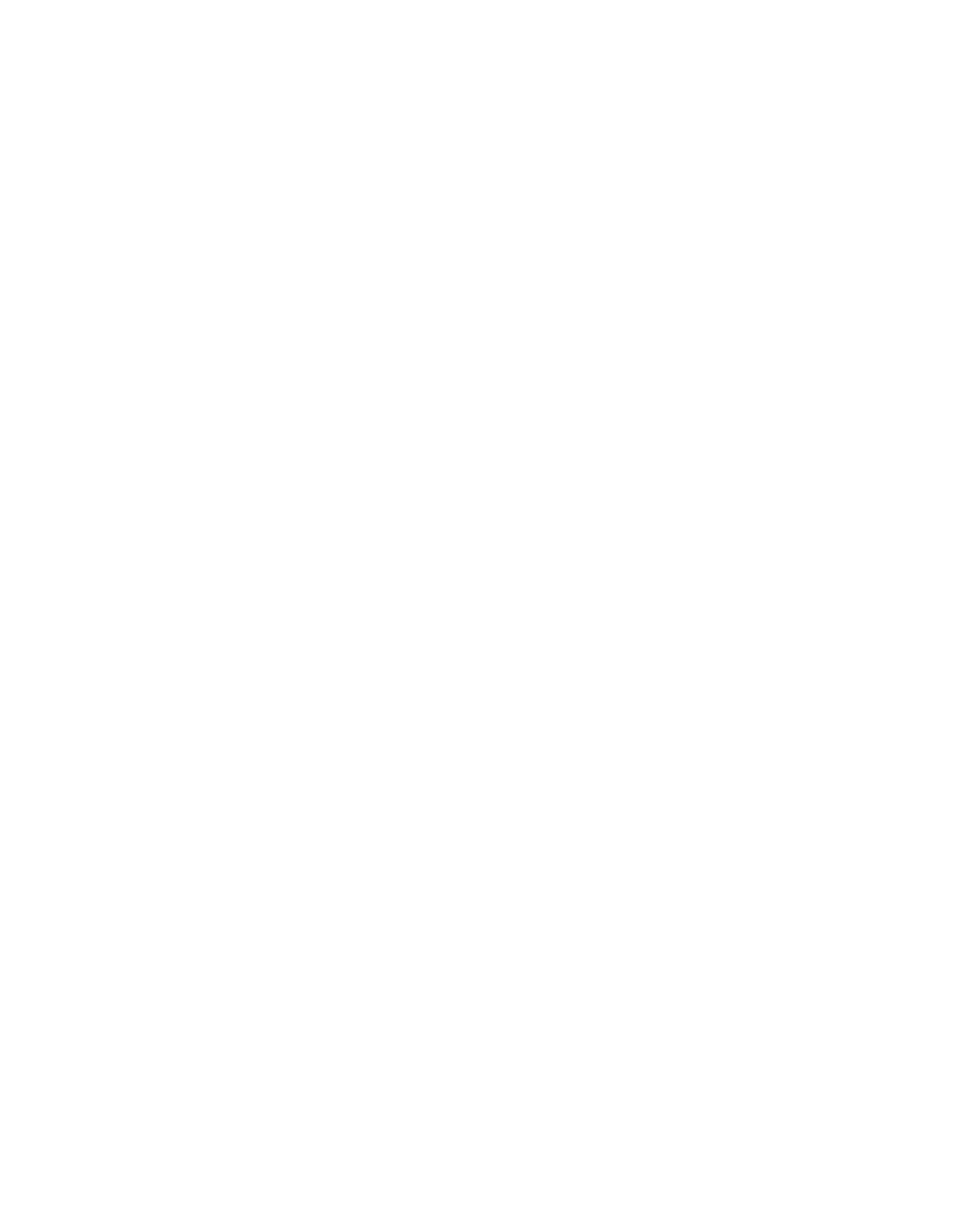In 1987, the City initiated long-term planning for waterfront redevelopment in this area. In 1988, the City obtained the services of Sasaki Associates, Inc. who performed the necessary land-use analysis prerequisite to preparing a comprehensive land-use plan for the waterfront district. In April 1990, the City adopted the recommended zoning ordinance amendments to implement the plan. Many of the existing public access parcels such as the Peekskill Yacht Club and the Riverfront Green are a direct result of the implementation of the plan.

The proposed uses include Planned Residential Development ofthe St. Joseph's property and the Public Use designation at Riverfront Green. The land on the waterside of the railroad tracks north of Riverfront Green includes the Peekskill Landing Project described in Section B below.

The existing mixed use area which extends north from the St. Joseph's property to include North and South Water Street and east to include Central Avenue shall be promoted for commercial, residential and public interest uses or as a waterfront mixed use area. These uses should serve to connect the central business district / downtown business improvement district (CBD) (BID) with the waterfront, enhance the area's existing physical conditions, and promote revitalization in the entire LWRP area.

#### 3. Northern Planning Area

The parcels along Main Street at its intersection with US Route 9 will remain as general commercial uses. These parcels are the sites of Peekskill Motor Inn and Lindroos Apartments both of which are considered highway commercial establishments. The Sisters of St. Mary's property could be utilized for Planned Residential Development in addition to its current institutional uses.

The 20-acre vacant area to the west of the Sisters of St. Mary's site and US Route 9 is not developed. The current owner, the Developer and the City are working with a not-for-profit land trust to preserve the 20-acre vacant site as open space or passive recreation.

## 4. Annsville Creek Planning Area

As stated in the Inventory and Analysis, the Annsville Creek Planning Area has two distinct sub-areas. The eastern portion, which includes the Westchester County Sewage Disposal Plant and some light industrial uses, shall remain zoned for these uses. However, conservation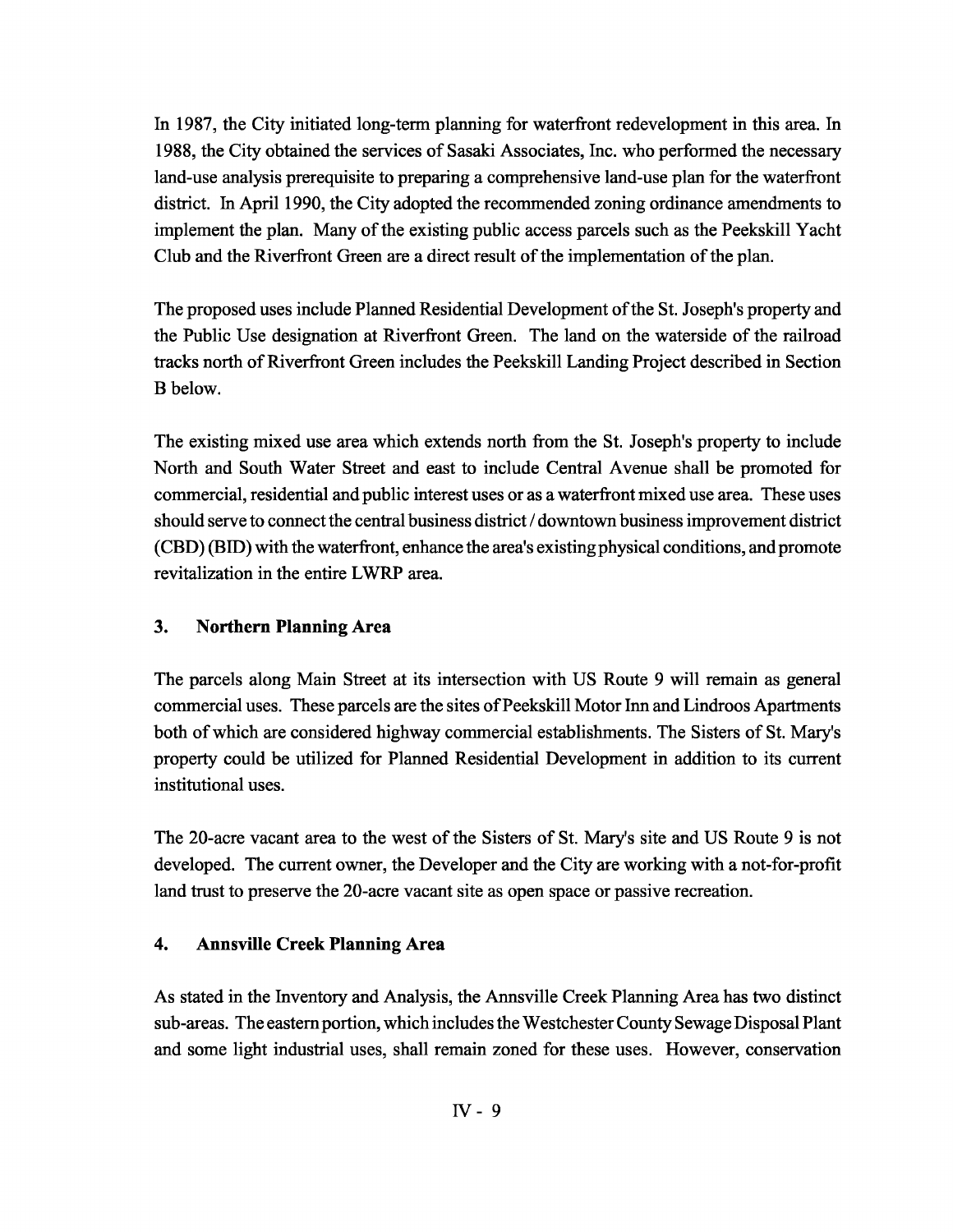easements shall be required for the portions of parcels that touch Annsville Creek. Where feasible and practicable, anyplanning actionsto occurwithin this development will be required to provide public access, possibly in the form of a linear trail running parallel to the creek. In addition, a permanent easement from Old Pemart Street to the public lands at Annsville Creek will be pursued as will access rights from Westchester County at the sewage treatment plant.

The western portion of the Annsville Creek Planning Area will remain as publicly owned open space. A trail or roadway to facilitate public access to the Creek is planned for this area.

# B. Proposed Public and Private Projects

# 1. Southern Planning Area -

Implementation ofthe improvement program setforth in the Concept Plan for the Lower South Street Area (See Map LS-8) will be pursued as funding permits. The pier at Charles Point will be upgraded to serve excursion vessels, if feasible.

# 2. Central Planning Area -

# a. Physical Improvements to Riverfront Green

Physical improvements to Riverfront Green would include the provision of improved parking facilities; improvement to the existing boat launching facility (completed); the clean up and continual maintenance of the water's edge and shore; the provision of necessarypark-related fixtures such as benches, tables and trash receptacles; landscaping improvements; and the expansion, restoration or replacement of existing recreational facilities and/or the provision of new recreational facilities needed for both active and passive water-related and/or water-enhanced recreation.

# b. Improvements to the St. Joseph's Land Parcels

Portions of the St. Joseph's property are presently vacant and underutilized. These parcels are suitable for residential and mixed-use development. In the case of parcels abutting the shoreline, appropriate site development proposals will provide for public access where practicable and feasible.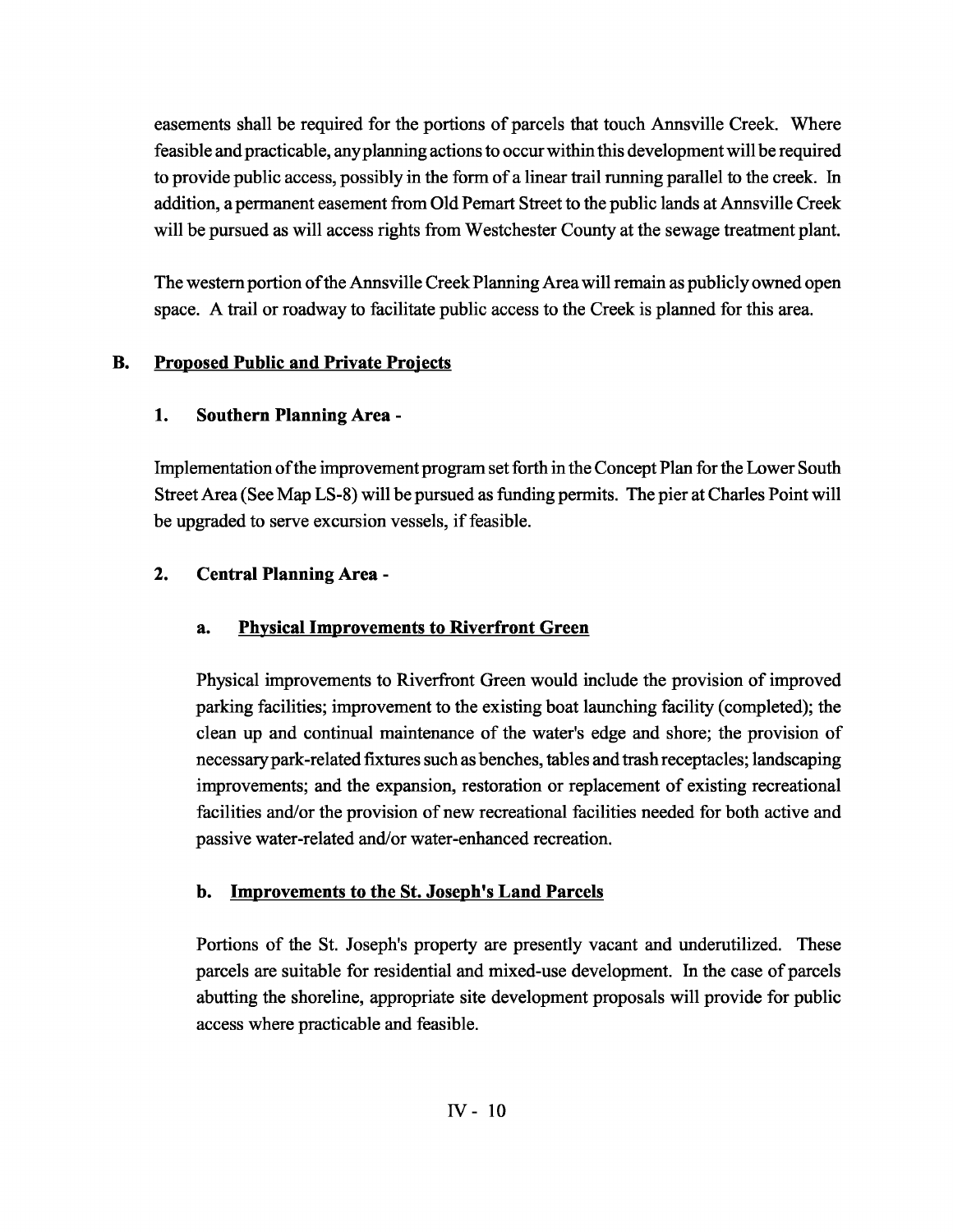#### c. Flood Control along Central Avenue and Riverfront Green

Some flood control improvements were completed by the City for the upper portion of Central Avenue in 1996. However, a further engineering study may be needed to examine the problems related to flooding along the lower portion of Central Avenue that occurred during Hurricane Floyd. This study will determine potential flood control methods and to develop a plan to reduce, if not eliminate, the problems related to flooding and excessive storm water run off.

## d. Restore Pond House (Lent House)

The Pond House (also known as the Lent House) is one of Peekskill's earliest structures. At the present time, the Pond House is located on a vacant, privately owned industrial propertyin anM-2 Industrial District. The buildingwill require eitherrestoration efforts at its present location or, alternatively, an innovative plan to relocate the structure without damaging the structure. After a great deal of analysis, the City has decided to move The Pond House to another waterfront location since the house is currently located on private property and the owner of the property has given the Pond House (Lent House) to the City with the stipulation that it be moved. The City has consulted with a number of historic preservation & restoration experts who assure the City that relocating and refurbishing The Pond House at another site is feasible.

#### e. Improve Public Access to the Water

The City will seek to improve public access to Riverfront Green and the Peekskill Yacht Club. As part of the overall redevelopment plan, vehicular access will be developed and/or improved. Public access to the waterfront area will be achieved by improving parking on the east side of the railroad tracks by facilitating the construction of a parking structure on Railroad Avenue to replace surface parking lots, and though the investigation of the use of pedestrian bridges in the district. As previously discussed in the LWRP, a long-term City goal has been to provide, as a minimum, pedestrian access to the waterfront through the St. Josephs' site and across the railroad tracks.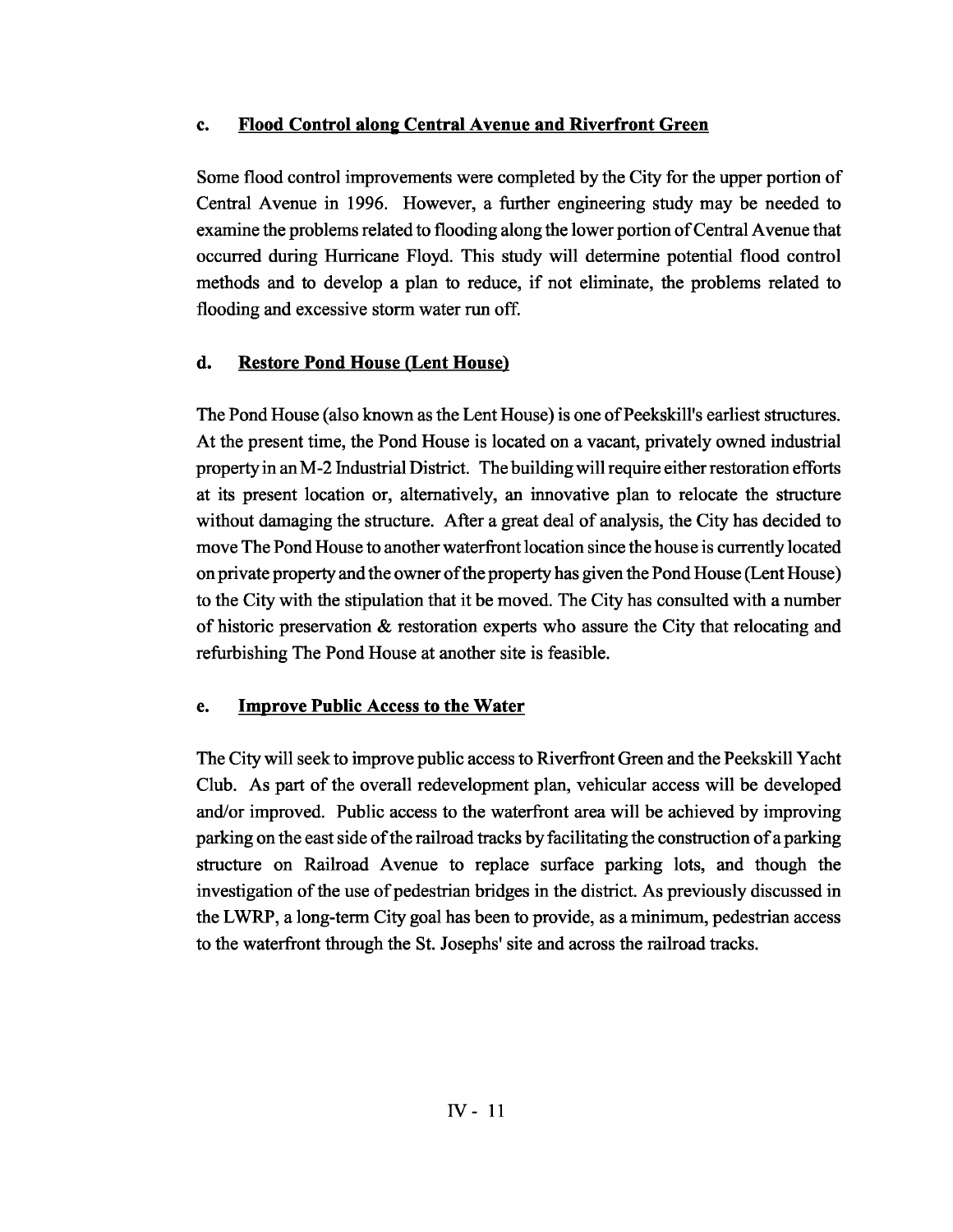## f. Conduct a Harbor Management Plan

Peekskill Bay and the City of Peekskill Waterfront are integral parts of the City's past and future, identifying the City, physically, aesthetically, and economically. The issues associated with the City of Peekskill's Waterfront are diverse and complex. As part of the LWRP, the City will conduct a Harbor Management Plan in order to assess water uses, public access, identify issues and problems and the methods to resolve these issues and problems.

# g. Implement Peekskill Waterfront Redevelopment Plan Objectives

The City of Peekskill Common Council formally adopted the Peekskill Waterfront Redevelopment Plan in 1990 after SEQRA review. Two major elements of this plan are the following:

Peekskill Landing: The proposed Peekskill Landing project proposes a Maritime Center and Outdoor Education Center on Peekskill's Hudson Riverfront that will build upon the historic site at the mouth of McGregory Brook. This property (both upland areas and lands under water) was acquired by Scenic Hudson at a cost of \$2.1 million. After its environmental cleanup and other site improvements, to be funded by grants received by the City, it will be sold to the City of Peekskill in 2013 for one  $(\$1)$  dollar. This property will be protected for public uses by a conservation easement.

McGregory Brook was the watercourse around which the original Village of Peekskill developed during the time of the American Revolution. The mills along its banks, among other things, prompted the British to burn the village twice during 1777. The waterfront contiguous to the site evolved as the hub for the various shipbuilding, maritime and industrial activities that were the basis of the local economy until the early twentieth century.

The other key component along the brook is the historic Peekskill Freight Station that was the site of President Lincoln's only "whistle stop" in Westchester County on his way to his first inauguration. That stop was no accident, as Peekskill in 1861 was a hotbed of "radical Republicanism" that enthusiastically supported the President. This building when renovated would serve as a multi-functional visitor's center and a location for maps interpreting the City's history.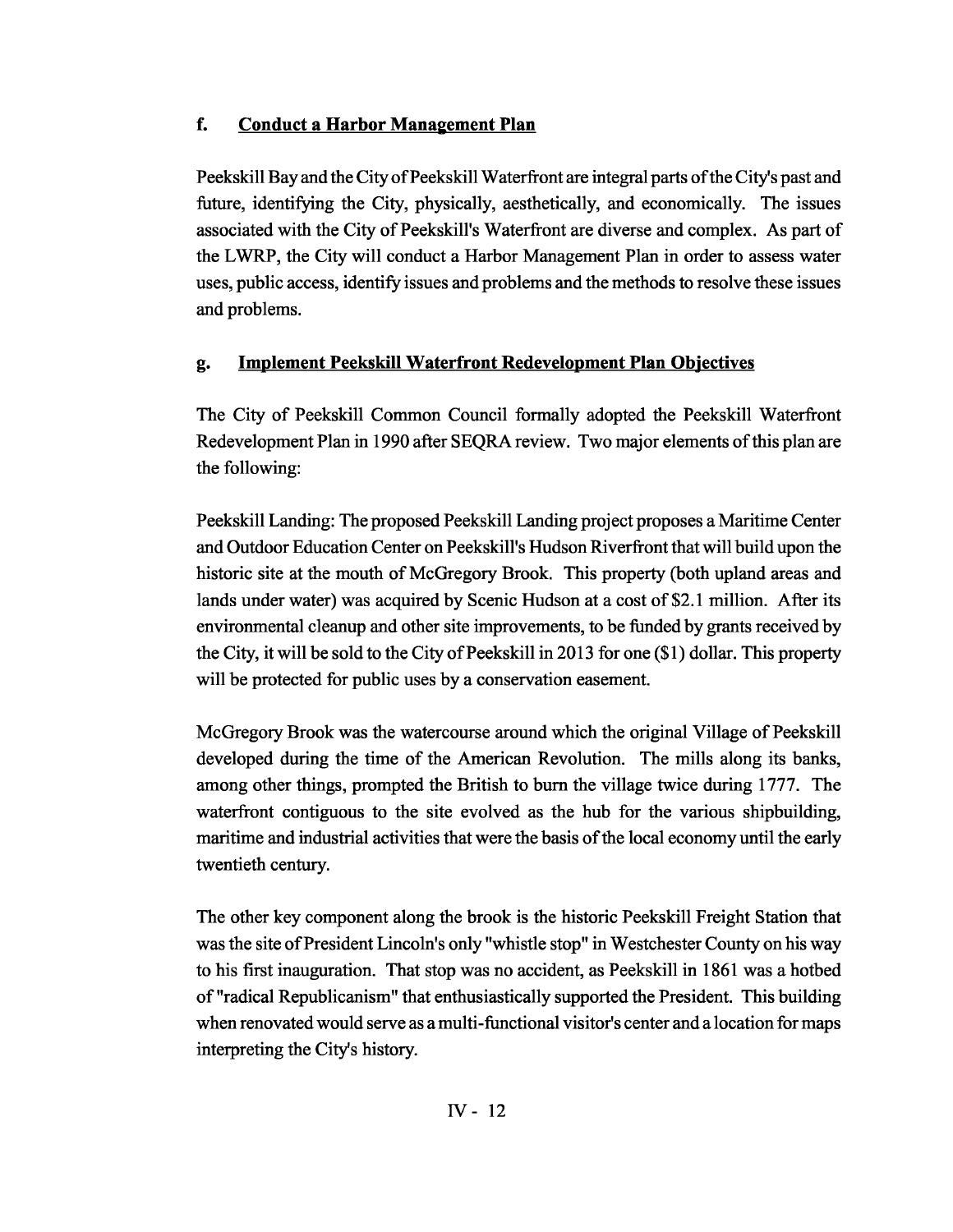About a quarter mile south of the mouth of the brook is the only active dock remaining on the riverfront that has served the historic vessel, "Commander," a Peekskill Ferry that has operated on special occasions and occasional visiting tour boats. The improvement ofthe dock is a strategic asset in any future development ofthe waterfront. Among other reasons, it is the City's inter-modal link with the Peekskill Railroad Station. The dock's ability to accept vessels is seriously degraded by a narrow and shallow access channel from the river.

In keeping with the history of boat building on the Peekskill waterfront, Peekskill Landing would be a site for the construction of historic ships. The boat building activity would be housed within a museum building that would also contain the National Maritime Historical Society, along with a related maritime museum and industrial, environmental and historical maps. These maps will highlight the newly discovered significance of Peekskill in the Revolutionary War.

Travis Point: Although plans have not been developed to the same level of detail as those for Peekskill Landing, Travis Point is appropriate for a mixture of public access and mixed use, water-related commercial and residential development.

The Waterfront Redevelopment plan also calls for the "consolidation oftransportation services," through the provision of a central parking facility. Such facility will enable existing surface parking lots, which currently are a blighting influence, to be freed for the development of uses which are intended to attract a mixture of water dependent, water enhanced, commercial and appropriate residential uses, as well astouriststo the Peekskill waterfront. An integral component to the fulfillment of this plan is the construction of a public parking facility on Railroad Avenue.

#### 3. Northern Planning Area -

## a. Investigate potential and make appropriate physical improvements to the vacant area west of the St. Mary's Property.

The City received a Greenway grant for design services for a segment of the City's waterfront trail system for this area. The City has also applied for a grant to construct a fishing pier on Annsville Creek.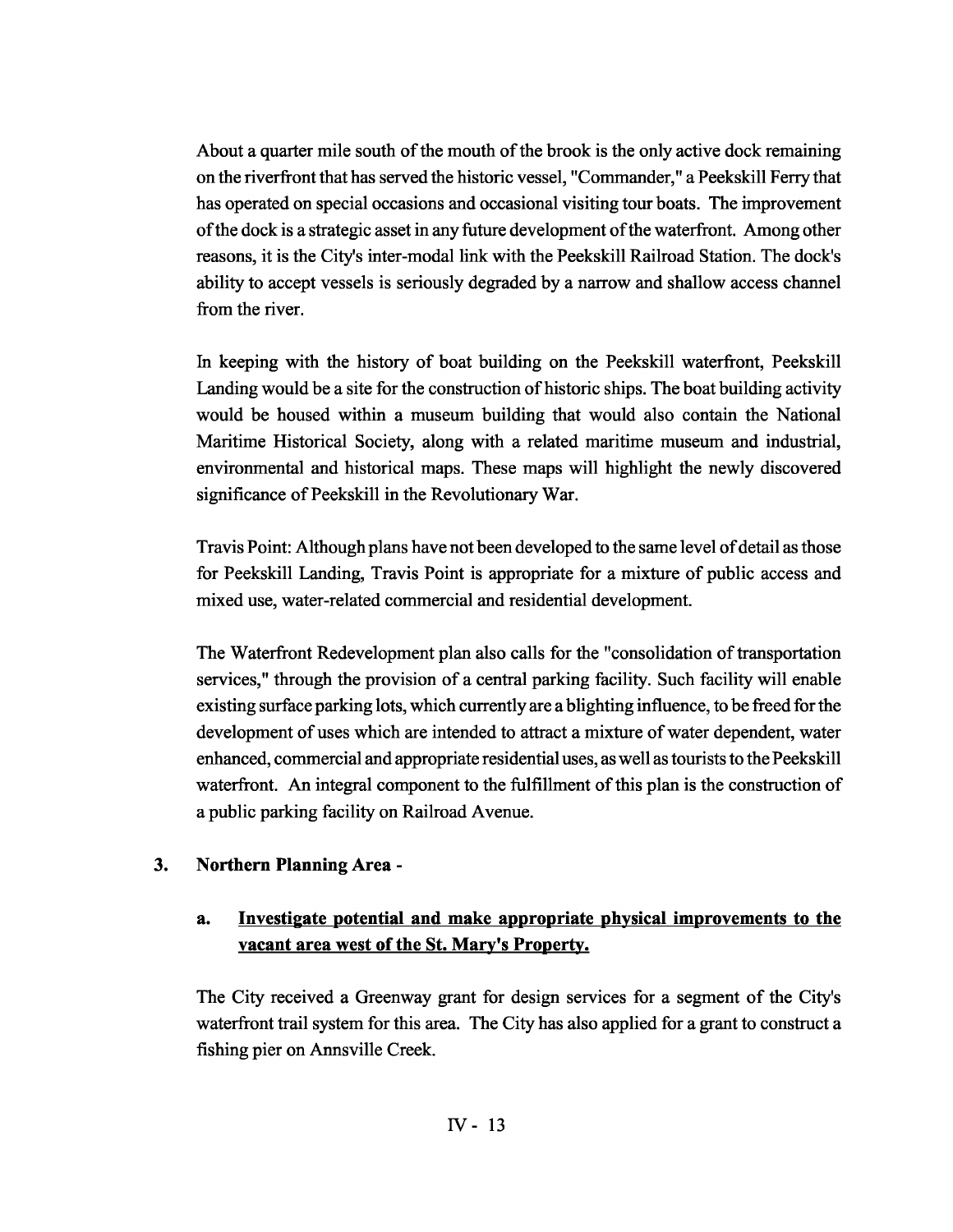#### b. Improve Public Access to the Water

An increase in public access to the water will be made relative to the intensity of the development of the vacant land area along Annsville Creek. The Peekskill Waterfront Redevelopment Plan recommends that a road be constructed in this area with a signal allowing two-way traffic in one lane, leading to a picnic area and dock for launching model boats or other water-dependent recreational uses. Feasible vehicular and pedestrian access and/or waterborne access will be developed in accordance with the Peekskill Waterfront Redevelopment Plan and LWRP.

#### 4. Annsville Creek Planning Area -

## a. Expand treatment capacity at the Sewage Plant as necessary/ Provide Public Access

Currently there are plans to expand both the physical plant and the capacity of the Westchester County Sewage Treatment Plant. The City will suggest that a condition for any improvements and/or expansions to this facility include the provision of shoreline public access to Annsville Creek and adequate buffering of the site with appropriate landscaping.

#### b. Water Quality Improvements

This activity will become necessary if the public recreational usage of the vacant City-owned open space along Annsville Creek is intensified through the development of water-related recreational usage, such as a fishing pier.

#### C. Waterfront Trail Development

A report detailing the current status of the Waterfront Trail is provided in Appendix A-6. The City of Peekskill has adopted a goal of providing an interconnected shoreline trail from the southernmost section of the City of Peekskill at Lent's Cove by Charles Point along the entire shoreline within the City's boundaries on the Hudson River and Annsville Creek. This shoreline trail would provide full public access to all sections of the City's waterfront lands, making them available for pedestrian enjoyment and potentially for bicycle use. Spurs from this trail system will connect into the Village of Buchanan at the southernmost end and into the Town of Cortlandt to access future Camp Smith recreational opportunities via a trail connecting to and over the Jan Peek (Annsville Creek) Bridge. The City's waterfront trail will